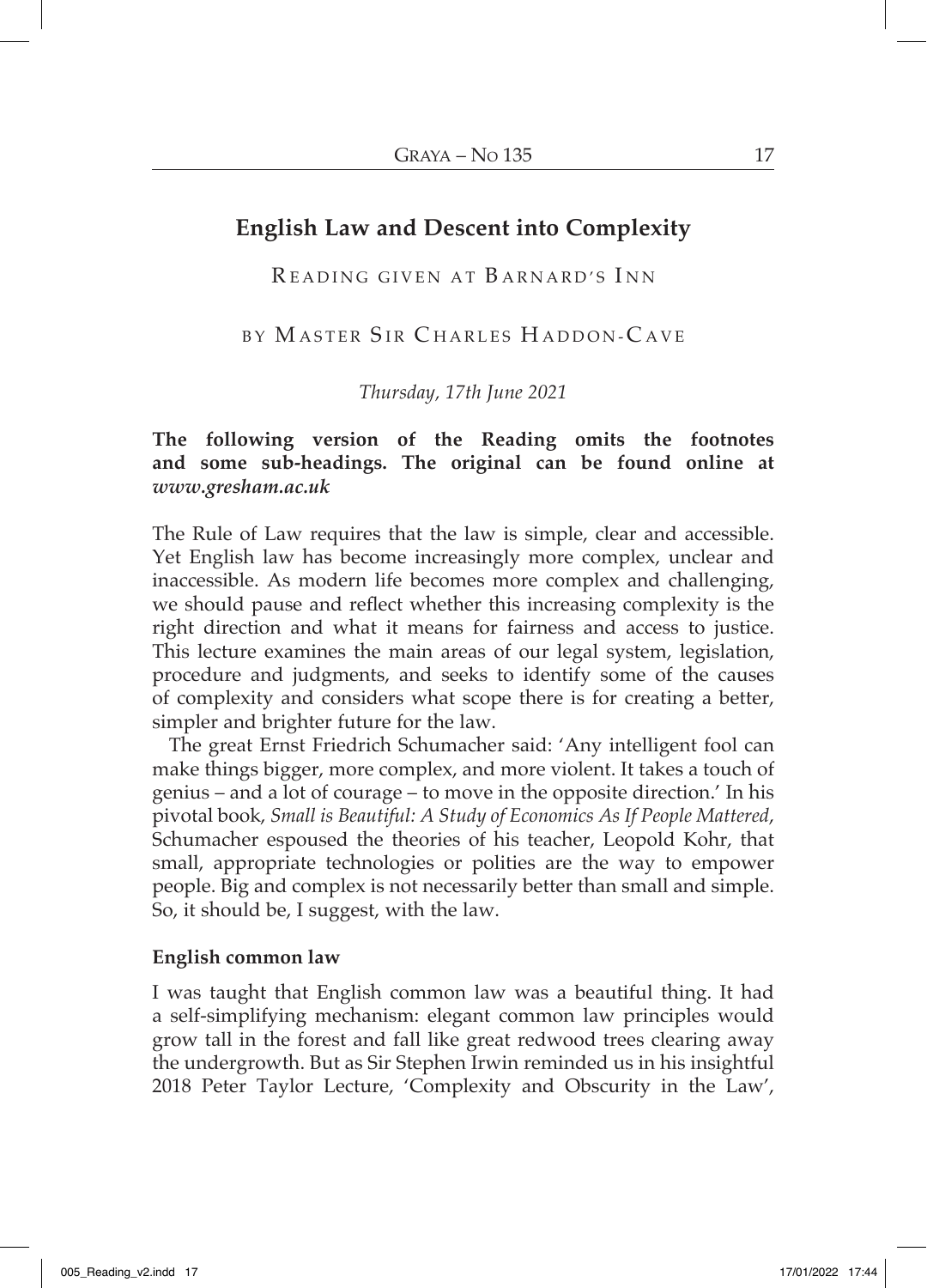English case law has had its own problems with complexity. From early days, English common law developed incrementally and empirically in a manner which inspired or reflected British empiricists such as Locke, Berkeley and Hume. But over time, 'a complex pattern of established decisions, clear in each case, relatively predictable … became uncertain, unpredictable, and altered in outcome or at least potentially so'. This was exacerbated by the subsequent contest between the common law and the courts of equity. The common lawyers' response has been to make ever more elaborate and specific the language in an effort to define legal rights with more particularity. But the ordinary citizen is often 'baffled, dismayed, cynical'. I agree.

### **Complexity of our times**

Year-on-year, decade-on-decade, the world and life seem to become more complex (with new technologies, new communities, new demands, new individual and societal frictions, and all at a faster and faster pace). Meanwhile, the law seems to have 'grown like Topsy': the algorithms and manifestations of the law have multiplied exponentially and become ever more complex and voluminous. The fact is we labour under the heavy yoke of a lot of law and a lot of dense, complex law at that. Does the law really have to become more complex as the world becomes more complex? Or should we take a leaf out of Schumacher's book and move in the opposite direction towards simplicity? I venture to suggest that the more complex modern life becomes, the more important it is constantly to strive to simplify the law. Only in this way can we properly meet the increasing challenges and exigencies of modern life and technology, and avoid descending yet further into the morass of legal VUCA. Complexity breeds complexity and a downward spiral to yet more complexity. Complexity undermines the Rule of Law.

We are not alone in the UK in grappling with the virus of complexity. The American political scientist, Professor Steven Teles, coined the term 'kludgeocracy' to describe the complexity and over-regulation of modern American government. A 'kludge' is defined by the *Oxford English Dictionary* as 'an ill-assorted collection of parts assembled to fulfil a particular purpose'. It is some comfort to know that klugeocracy is not a new concern. It also troubled our 16th century monarch, Edward VI, who lamented: 'I wish that the superfluous and tedious statutes were brought into one sum together, and made more plain and short.'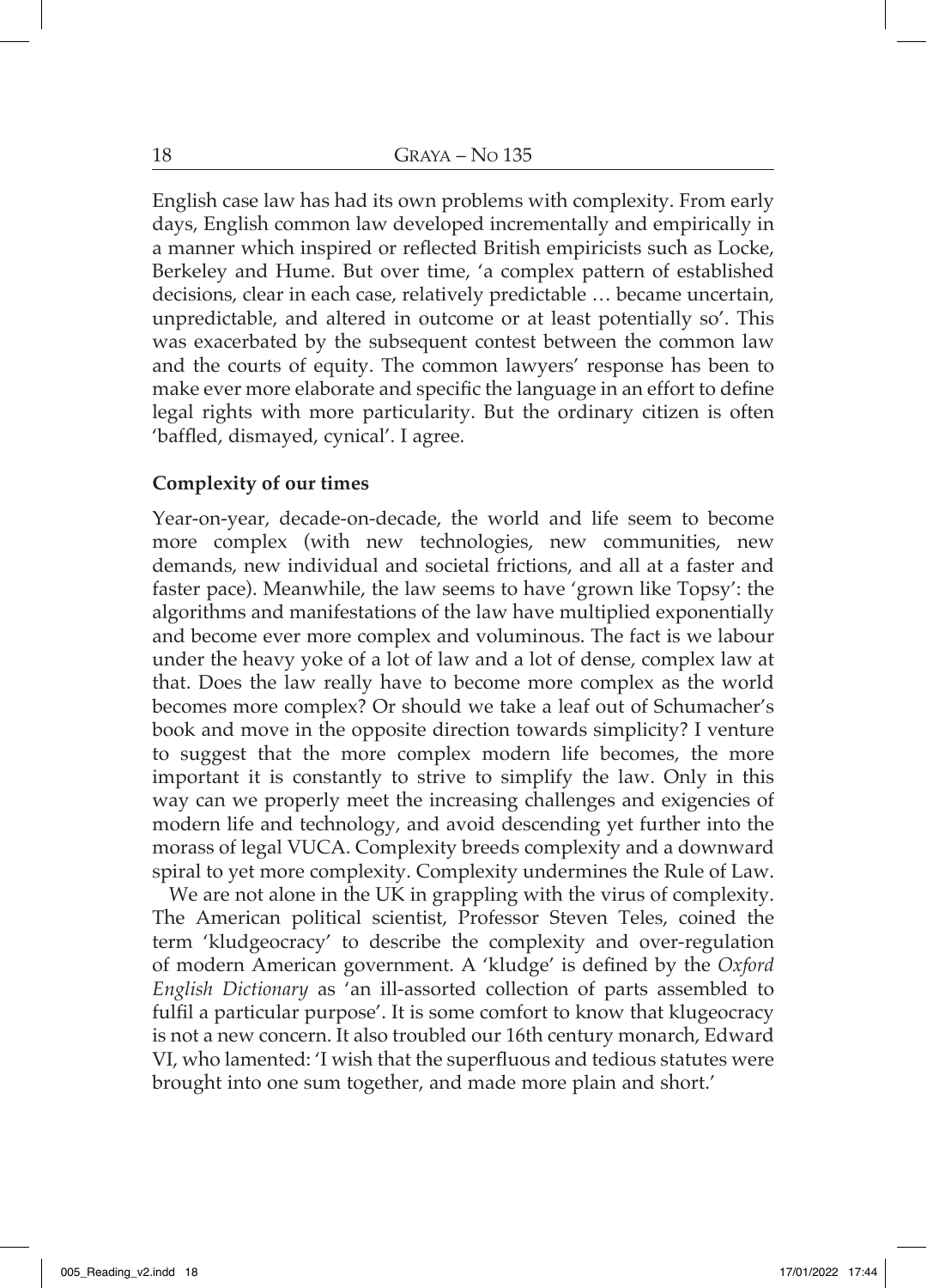#### **Should laws ideally be clear, simple and certain?**

Even Homer Simpson would say the answer obviously is 'yes'. But we don't live in an ideal world. (I'll come back later to why we seem to find this so difficult in practice.) It is worth reminding ourselves of what three distinguished commentators say about this fundamental aspiration of simplicity.

In his seminal book *A Theory of Justice*, John Rawls contemplates the Rule of Law in its substantive form. Rawls posits that there is an essential connection between the Rule of Law and liberty, as the rules of the legal system are designed for the purpose of 'regulating … conduct and providing the framework for social cooperation. When these rules are just, they establish a basis for legitimate expectations.' He goes on to point out: 'If the bases of these claims are unsure, so are the boundaries of men's liberties.' Rawls recognised that the Rule of Law demands 'that laws be known and expressly promulgated, that their meaning be clearly defined'. If 'statutes are vague and imprecise, what we are at liberty to do is likewise vague and imprecise. The boundaries of liberty are uncertain.'

In his indispensable monograph *The Rule of Law* (which every judge keeps under their wig), Lord Bingham advances eight principles that comprise the Rule of Law, including the basic precept: 'the law must be accessible, and so far as possible, intelligible, clear and predictable …' Lord Bingham gave three reasons for this. First, as far as the criminal law is concerned, citizens need to know what it is that they must do or refrain from doing on pain of criminal penalty. Secondly and more generally, if citizens are to claim their legal rights and perform their obligations, they need to know what is required. Thirdly, the successful conduct of trade, investment and business generally is promoted by a body of accessible legal rules governing commercial rights and obligations. No one would choose to do business, perhaps involving large sums of money, in a country where the parties' rights and obligations were vague or undecided.

And in his marvellous book *The Constitutional Balance*, the late and lamented Sir John Laws emphasised that the Rule of Law required 'certainty' as well as 'fairness'. See also, for instance, the Select Committee on Constitution Sixth Report which states that laws should be 'open, clear, stable, general' (as well as applied by an impartial judiciary).

Simple and clear rules are important across both the formal and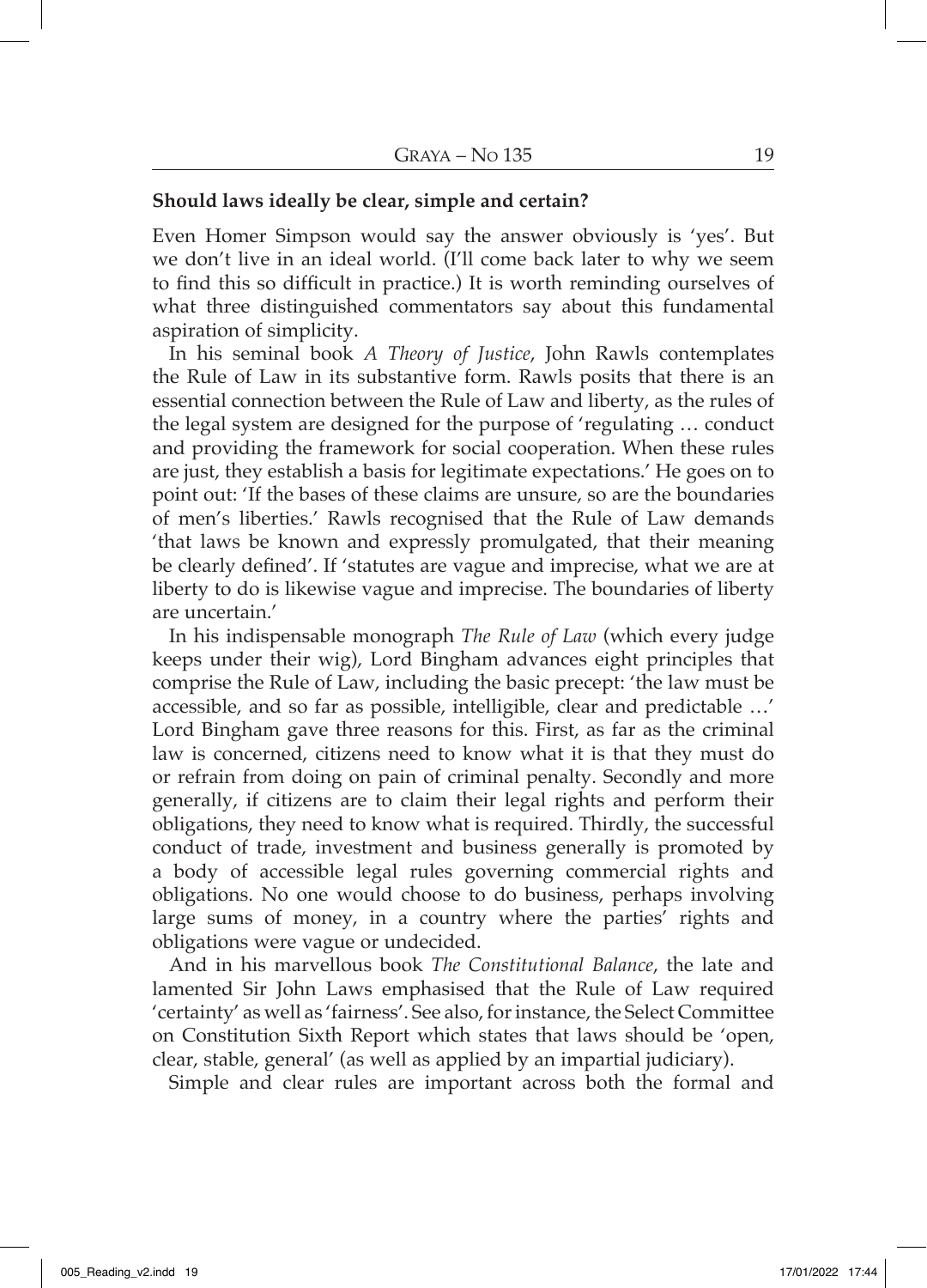substantive aspects of the Rule of Law, i.e. both the form of laws and the boundaries between individual rights and society. Complexity hinders access to the law. Accessibility is central to the Rule of Law. It is also a fundamental constitutional principle, recognised in UK law, EU and in the jurisprudence of the ECtHR. Law cannot be accessible if it is unduly complex or unclear. This is particularly true for the disadvantaged in society.

So, we can be pretty sure of one thing – that simplicity in the law is good, complexity is not so good. There is a false comfort in complexity. It may look impressively sophisticated and intellectual but is it sensible and practical? The same principle applies in most walks of life – simplicity is generally your friend and complexity is unfriendly and potentially dangerous. As was once memorably said in the context of examining the causes of the Columbia and Challenge space-shuttle accidents: 'NASA was so complex it could not describe itself to others.'

# **Welsh law**

I cast a fragrant bouquet in the direction of Welsh law for two reasons. First, Wales has a long and distinguished history of seeking to clarify and simplify its laws. As the many well-read Welsh Benchers of Gray's Inn may know, the preamble to the *Book of Iorwerth* from 1240 notes that the 10th century laws of Hywel Dda involved a codification of the law and the ordering of it into published books: 'And by the common counsel and agreement of the wise men who came there they examined the old laws, and some of them they allowed to continue, others they amended, others they wholly deleted, and others they laid down anew…' Secondly, the new Welsh law reform project will be groundbreaking in the United Kingdom and lead to Wales creating codified legislation for the future and presenting the law in ways that help citizens to access it (see further below).

## **Why then is there so much complexity in the law?**

This is, itself, a complex question which others have written about and would occupy a separate lecture. A few of the obvious causes:

- An explosion in legislation and regulation over the past 70 years
- Globalisation and a much more interconnected world at all levels
- An increasing emphasis on individual 'rights' (some of which Hohfeld might have categorised as 'liberties')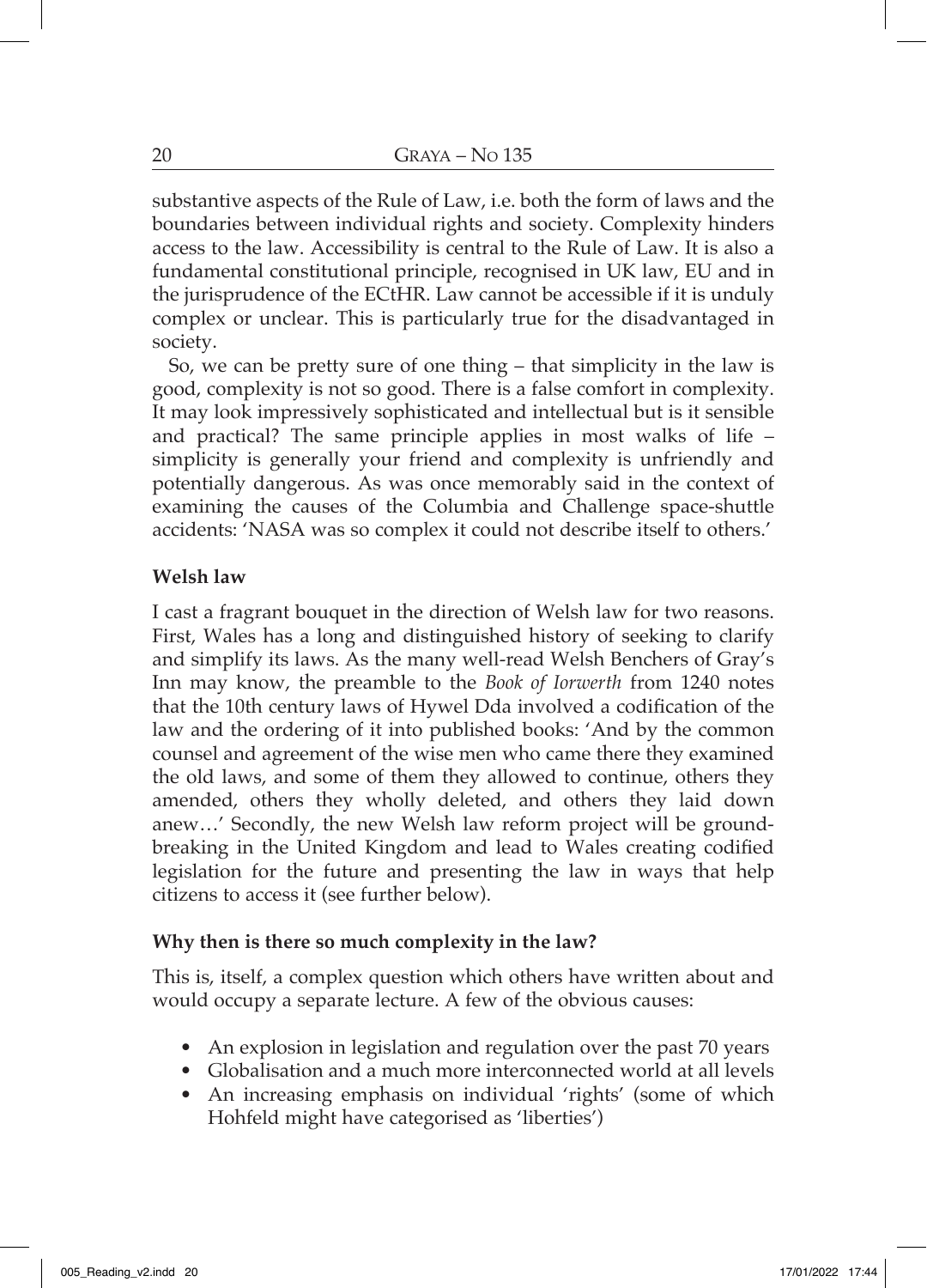More prosaically:

- An explosion of law reporting (you can find authority for pretty much any proposition)
- The advent of the digital age (and the tyranny of cut-and-paste)
- And (dare I say it) the ingenuity of lawyers thinking of clever and obscure points (which take a lot of time to work out but ultimately don't advance the sum total of legal knowledge).

There is also an admirable culture of counsel of perfection which has pervaded the development of English law – mostly to its great benefit, namely, a desire to devise laws, rules and exceptions that cover all potential scenarios and achieve uber-consistency and predictability. But this can, sometimes, be self-defeating and lead in practice to difficulty, obfuscation and uncertainty. As Arthur Conan Doyle said, 'A counsel of perfection is easy at a study table'. As Voltaire said, 'Perfect is the enemy of the good'. Sometimes, the perfect can simply mean lawyers endlessly arguing amongst themselves in their own Tower of Babel. Sometimes, the pragmatic and workmanlike is better than the legally perfect, as well as of more use to society in the long run. Anyway, enough of all that.

## **The rise of 'The Regulatory State'**

I would like to turn to highlight one major particular feature which forms the backdrop to this discussion – namely, the rise of what academics have termed 'the regulatory state' in the UK since the Second World War. This has, of course, been the most significant cause of the volume and density of laws in this country. The privatisation of key industries and public utilities by the early 1950s led to the growth of regulation, with each new(ly?) privatised industry spawning its own regulator. There was a shift from self-regulation by sectors such as accounting, law, medicine and finance, to statutory regulation. There were new statutory protections against social risks, such as workplace health and safety, consumer protection and pollution. There was a significantly enlarged public administration. The welfare state grew rapidly in scale and importance and with it regulatory codes to direct the relevant bodies.

The architects of the 1980s privatisations apparently intended the regulation to be temporary. Some commentators believed that such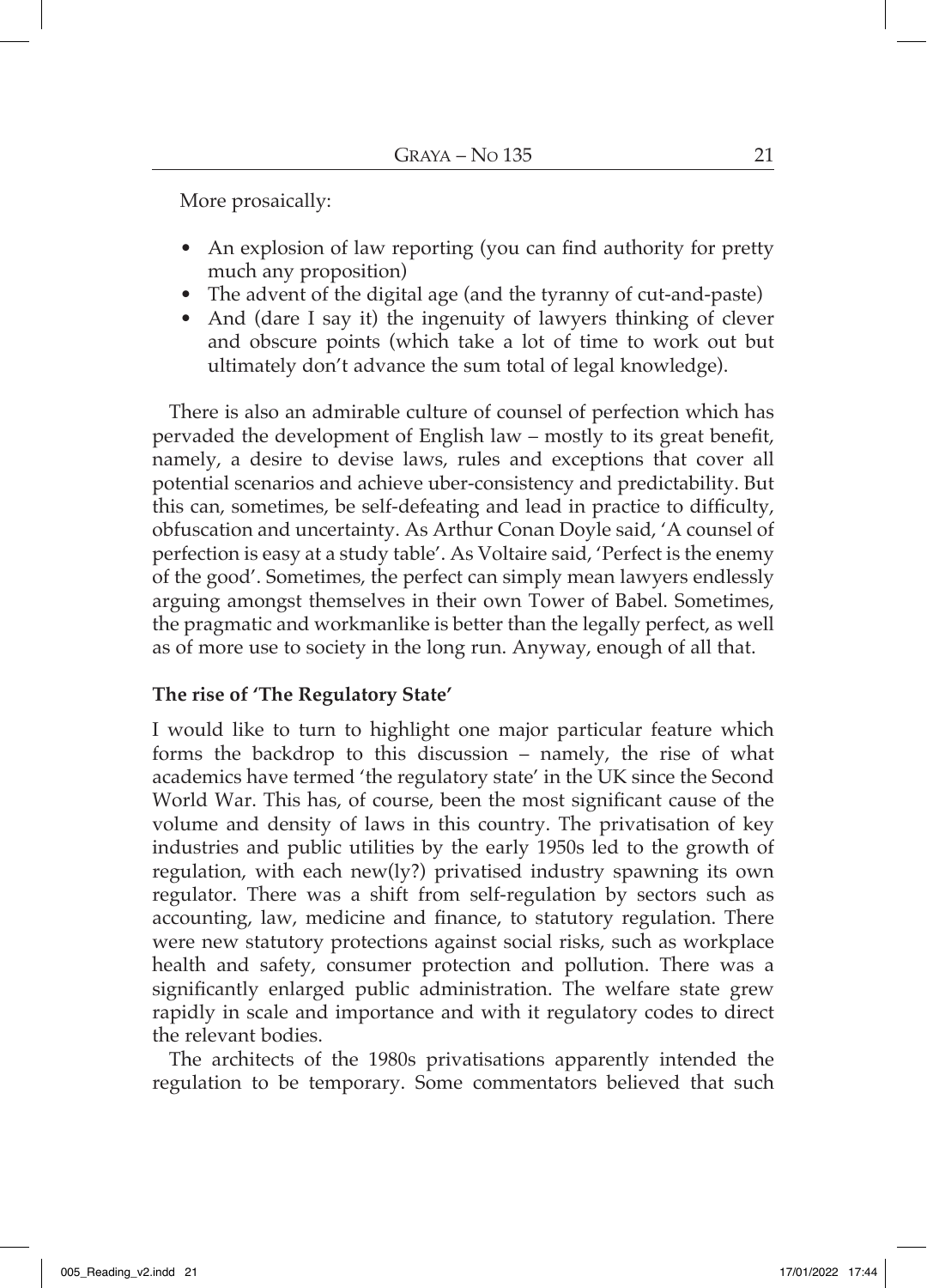regulation was a means of simply 'holding the fort' until competition arrived. Instead, the regulation has become permanent. There are good reasons for this – many of the privatised industries were monopolies, the utilities provided essential services, or the industries produced negative externalities. A further catalyst has been the need to implement EU policy through the technique of regulation. A further major cause of regulation has been the desire to manage risks. A lack of effective regulation has led to crises in various industries from the financial crash to foot-and-mouth disease. Increasing public demand for government action on issues such as climate change has meant that the state is likely to play a greater role in the direction of society in the coming years. Regulation is seen as a way to protect society from the failures of the state and business actors.

The regulatory state is here to stay. The Trade and Cooperation Agreement between the EU and the United Kingdom means there will not be a regression of labour, social or environmental standards, and the multiple committees governing the relationship point to more rules not less.

### **Nostalgia**

It is easy to feel misty-eyed about the days when statutes were short and judgments were shorter. And I sometimes do. My favourite statute is the Parliament (Qualification of Women) Act 1918 which has precisely 27 words (which, pleasingly, has not been amended at all in the past 100 years). Section 1 provides: 'A woman shall not be disqualified by sex or marriage for being elected to or sitting or voting as a Member of the Commons House of Parliament.'

It is easy to feel misty-eyed about the 'Golden Age' of the common law (1845–1885) starring Barons Pollock and Parke and, of course, Blackburn J as he was then. Other heroes of mine are Scrutton LJ and Dr Lushington whose judgments regularly did not exceed a few pages. But let's look at where we are today.

#### **Volume of legislation**

The complexity of legislation must be set in the context of its increasing volume. Since the 1970s the number of Acts of Parliament passed each session has fallen from over 70 in the 1970s to around 50 in the 2010s. However, this masks the marked rise in pages per Act, which has risen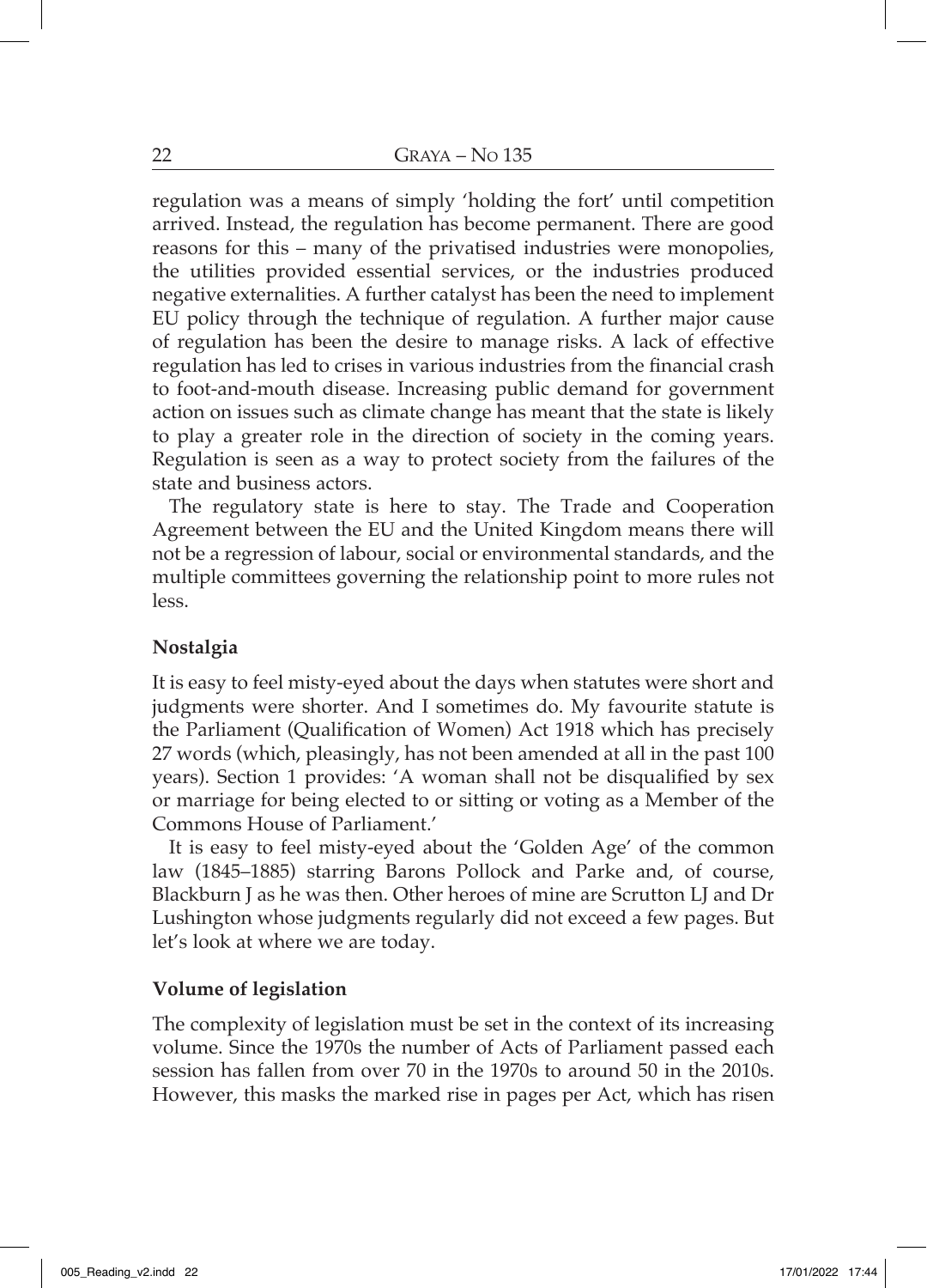fourfold from 21 pages in the latter part of the 20th century to reach 86 pages in the modern day. During the same period, the average number of sections included within each Act has more than doubled. Likewise, the number of statutory instruments has increased from around 2,000 in the 1970s to an average of 3,000 from 2010 to 2019.

Between 1983 and 2009 Parliament enacted over 100 Criminal Justice Bills and over 4,000 new criminal offences were created. It has been reported that immigration rules and guidance run to over one million words, which is greater than the number of words in all the Harry Potter books combined. What would Professor Dumbledore have said? In the 21st century alone there have been eight Immigration Acts.

#### **Complex legislation**

Complex legislation comes principally in two forms. The first is outdated legislation drafted in another era which is badly in need of reform for the modern age, e.g. the laws regulating marriage which have seen little change since their genesis in the Marriage Act 1836. The Law Commission has stated that the current rules are 'unduly complex' and 'overly restrictive' and in need of modernisation. The second is legislation which is born complex and then repeatedly amended to make it even more unintelligible. The most notorious example is immigration law, which has been universally been criticised by legal commentators and journalists alike. As the Law Commission commented in its recent consultation 'Simplifying the Immigration Rules', a significant cause of complexity has been the prescriptive approach adopted by the Home Office which 'generates a need for frequent amendments in a cycle of "detail begetting detail"'. As William of Ockham said, 'entities should not procreate themselves'.

Another example of the genre is social security legislation which Lady Hale said is supposed to be understood by 'anyone who has or may make a claim on it', which is in practice 'almost everyone'. But we know the reality is somewhat different – even the lawyers have difficulty. The statutes are unconsolidated and complex in structure. The primary legislation often provides only a skeletal framework to be filled in by secondary legislation. Both suffer from frequent amendment. In his entertaining memoires, *Chance, Cheek and Some Heroics*, Master Frederic Reynold recalls doing a case about a piece of social security and benefits legislation which involved a triple negative which neither he, nor his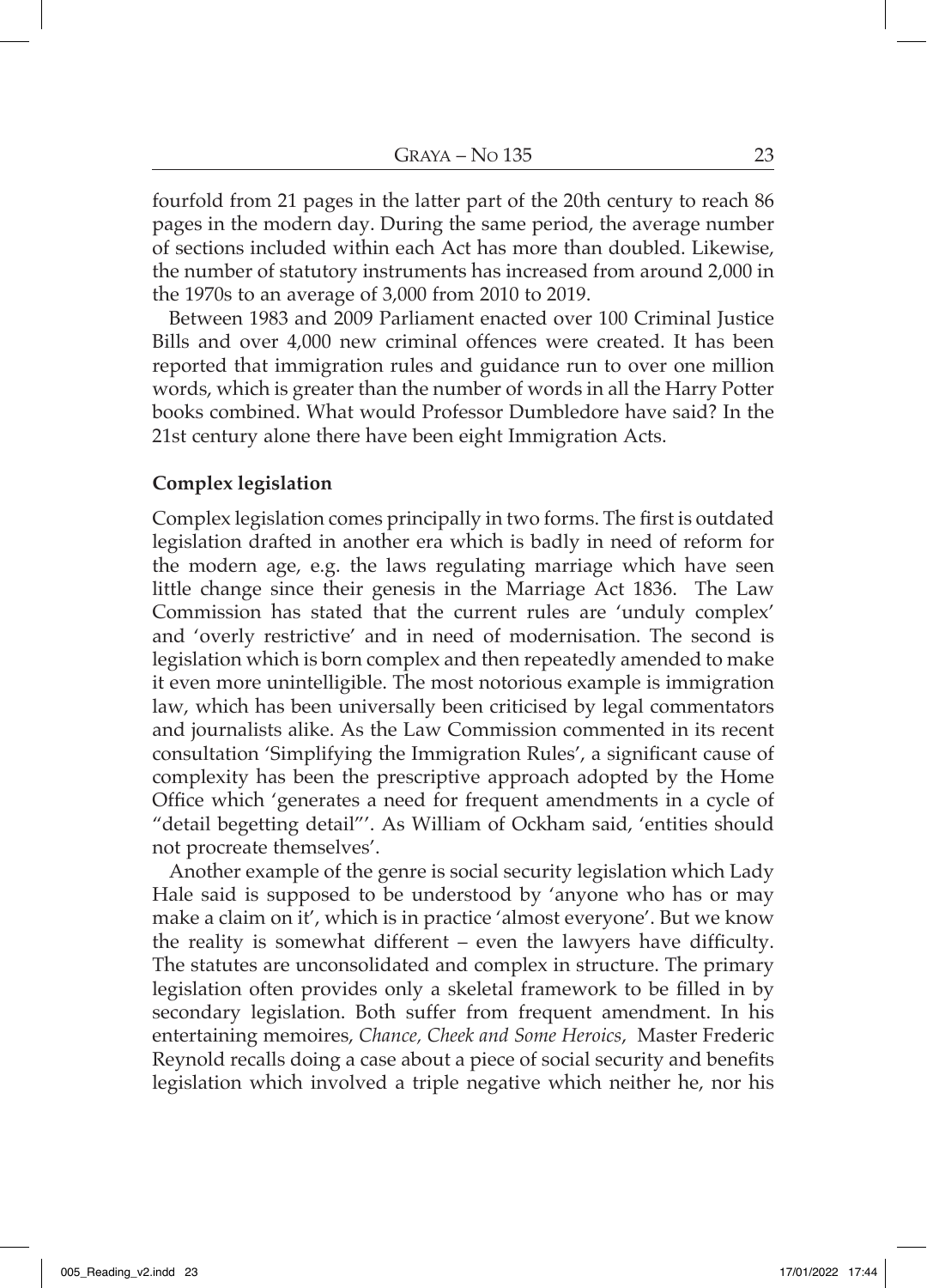opponent, one John Laws (the then Treasury Devil), could understand.

Finding the right balance between the prescriptive and permissive is not easy. Too much of the latter risks the arbitrary exercise of discretion by decision-makers. Too much of the former means there is less scope for the application of common sense in accordance with the policy and purpose of the rules.

It is worth reminding ourselves of the audience of legislation. Formerly, legislation was principally accessed by lawyers; but over the last 20 years legislation has become far more accessible. Legislation.gov.uk has between two and three million visitors per month. This group of people will range from small businesses trying to understand their regulatory environment to litigants in person who are bringing a small personal injury claim to students who volunteer in Citizen Advice Bureaux. All these users have the same need: that legislation is simply drafted and easy to understand.

Clear, accessible and effective legislation is fundamental to the health and good-functioning of democratic government. To be fair, there have been some admirable examples of simpler legislation recently. For instance, the Equality Act 2010 harmonised and simplified antidiscrimination law and distilled nine pieces of primary and secondary legislation. The Consumer Rights Act 2015 replaced existing consumer protection legislation and provided consumers with new rights and remedies. The Act consolidated eight pieces of primary and secondary legislation.

#### **Office of Parliamentary Counsel**

In March 2013, the Office of Parliamentary Counsel published an important report entitled 'When laws become too complex'. In his powerful foreword, Sir Richard Heaton, First Parliamentary Counsel, wrote: 'we should regard the current degree of difficulty with law as neither inevitable nor acceptable … Excessive complexity hinders economic activity, creating burdens for individuals, businesses and communities. It obstructs good government. It undermines the rule of law … a striking theme of this report is that, while there are many reasons for adding complexity, there is no compelling incentive to create simplicity or to avoid making an intricate web of laws even more complex. That is something I think we must reflect upon.'

In April 2013, the Office of Parliamentary Counsel launched the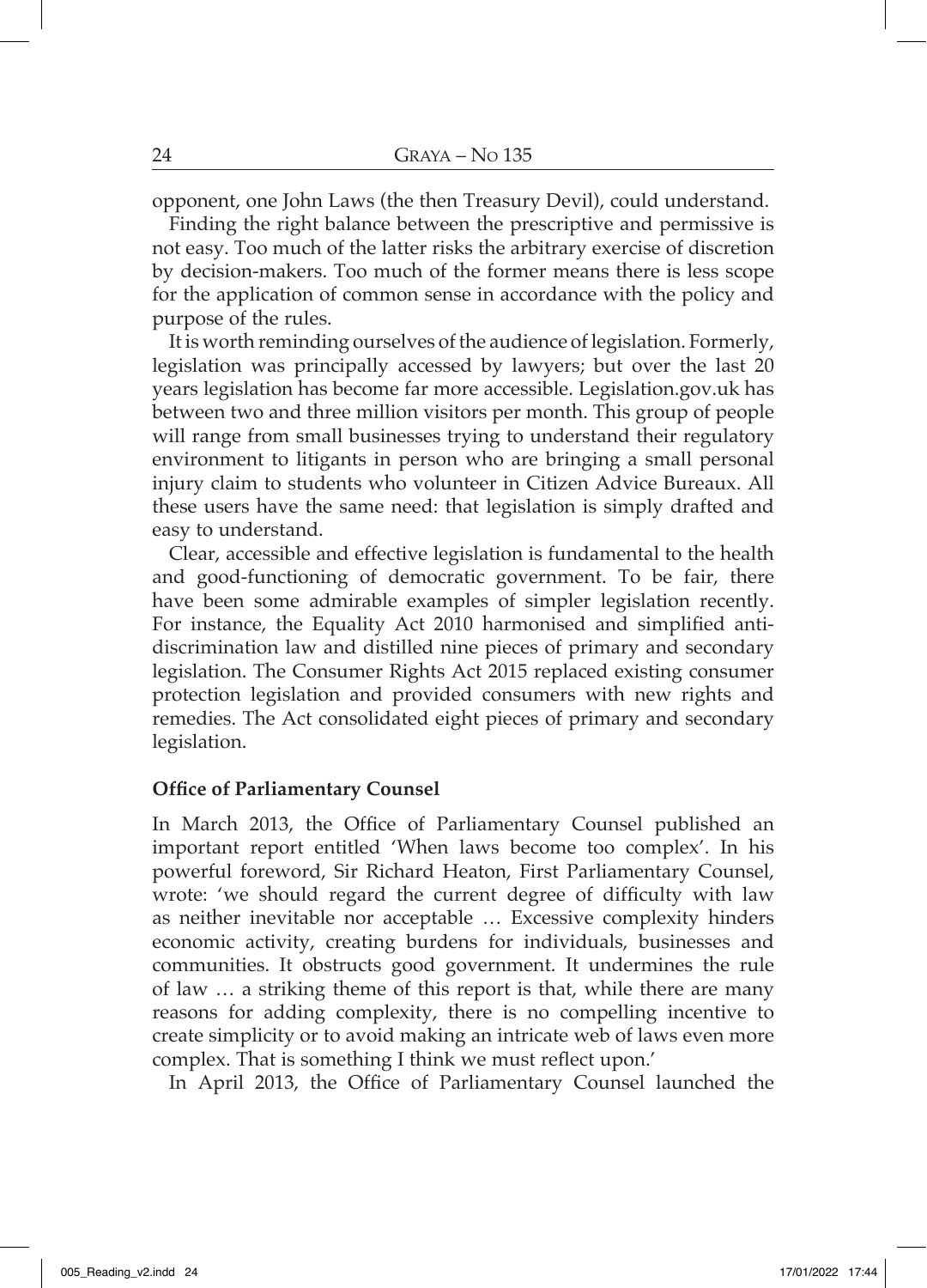Good Law Initiative with the aim of making statutory law 'necessary, effective, clear, accessible and coherent'. As Sir Richard Heaton said, 'we need to establish a sense of shared accountability, within and beyond government, for the quality of what (perhaps misleadingly) we call our statute book, and to promote a shared professional pride in it. In doing so, I hope we can create confidence among users that legislation is for them.' I share Sir Richard's hope that we can establish 'a shared sense of accountability' in this important endeavour. It is time to refresh these ideals and make 'good law' for the 21st century.

#### **Law Commission**

I would like to give a shout out to the work of the Law Commission. The Law Commission was established in 1965 as an independent body to recommend changes to the law that will make the law 'simpler, fairer, more modern and cost-effective'. Under the leadership of the recent chair, Sir David Bean, and current chair, Sir Nicholas Green, the Law Commission has continued its important mission.

In 2018, it proposed a new Sentencing Code which simplified complex provisions and replaced historic legislation. The Law Commission's proposal was accepted by the government and has been implemented in the Sentencing Act 2020.

In 2020, the Law Commission published its report, 'The Simplification of the Immigration Rules', which highlighted the complexity of the Immigration Rules and the confusion between rules and guidance which resulted in inefficient and error-prone administration.

The Law Commission's Twelfth Programme of Law Reform involves reviewing the law applicable in Wales. In its 2015 consultation paper the Commission set out concerns about the inaccessibility of the law and asked questions about how both the quality of the law and access to it could be improved. In its report, the Commission made recommendations to the Welsh Government. It recommended a programme of legislative activity which will be ground-breaking in the United Kingdom. It would lead to Wales creating codified legislation for the future and presenting the law in ways that help citizens to access it.

#### **Civil Procedure**

I want to turn next to procedure. In his 1996 'Access to Justice Report', Lord Woolf said his task was 'to produce a single, simpler procedural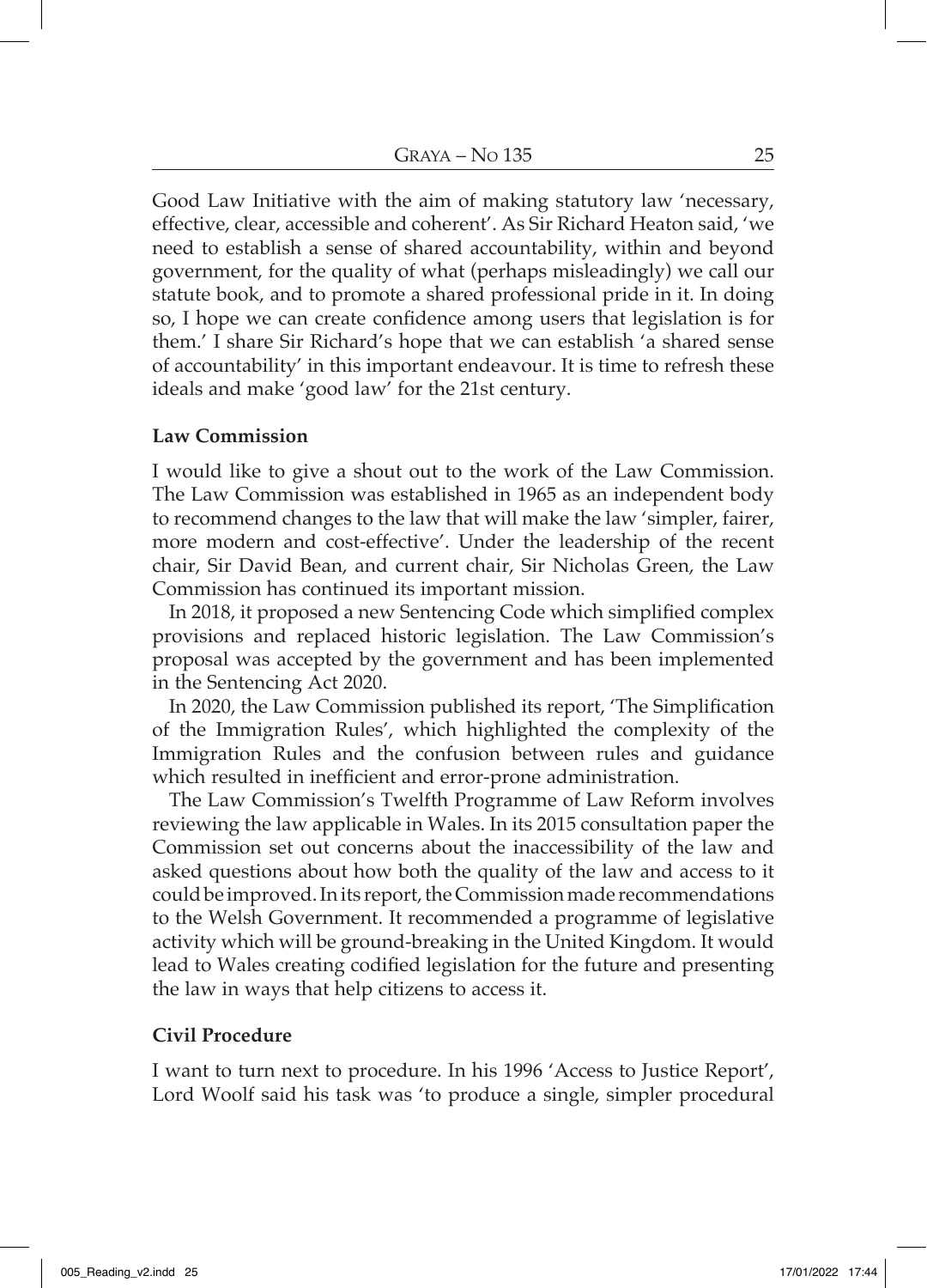code to apply to civil litigation in the High Court and county courts'. His laudable aim was, in his words, to 'reduce complexity and make the system more amenable to actual users and more acceptable to ordinary citizens, whether litigants or not; it should reduce the learning and processing costs of courts and lawyers.'

How often have good intentions to simplify led to greater complexity? In 2013, the Civil Procedure Rule Committee asked itself: should the Rules be simpler? A working party reached the conclusion that radical amendment, so as to produce greatly simplified Rules, was simply not feasible within the framework of the CPR as currently constructed. As one contributor put it, it is 'beyond the wit of the Rule Committee' to simplify the Rules. And there was a real concern that a major attempt at simplification would simply lead to greater complexity – as, indeed, had happened in 1999.

In his 2015 Reading in this series 'Civil Litigation: Should the Rules be Simpler?' Master Stephen Richards gave a compelling explanation as to the reasons why things have not turned out as Lord Woolf expected them to – and what was intended to be a simplified procedural code has turned out to be substantially larger, and more complex, than the body of rules it replaced. Sir Stephen even brandished a copy of Volume I of the White Book.

Volumes I and II of the current White Book run to over 6,000 pages. In only 20 years of the CPR's existence, there have been at least 124 updates. Beyond the procedure rules and practice directions, there are various protocols, guides and practice statements. Unrepresented litigants must also refer to a 160-page *Handbook for Litigants in Person*.

As Lord Briggs observed in his 'Civil Courts Structure Review', an increasing proportion of court users are self-represented and are 'gravely hampered' by the complexity of civil procedure, which means that equality between wealthy litigants and the under-resourced is still a distant prospect. In *Barton v Wright Hassall LLP* the Supreme Court considered the plight of a litigant in person who had served his claim by email, which is only permissible under the Rules if the other party has agreed. The Supreme Court decided that service without such prior notification was invalid and so, therefore, was his claim. There is no special treatment for litigants in person. The need for non-Byzantine rules which ordinary people can reasonably understand and observe is even greater.

The Swiss Civil Procedure Code is only about 100 pages (i.e. under 2%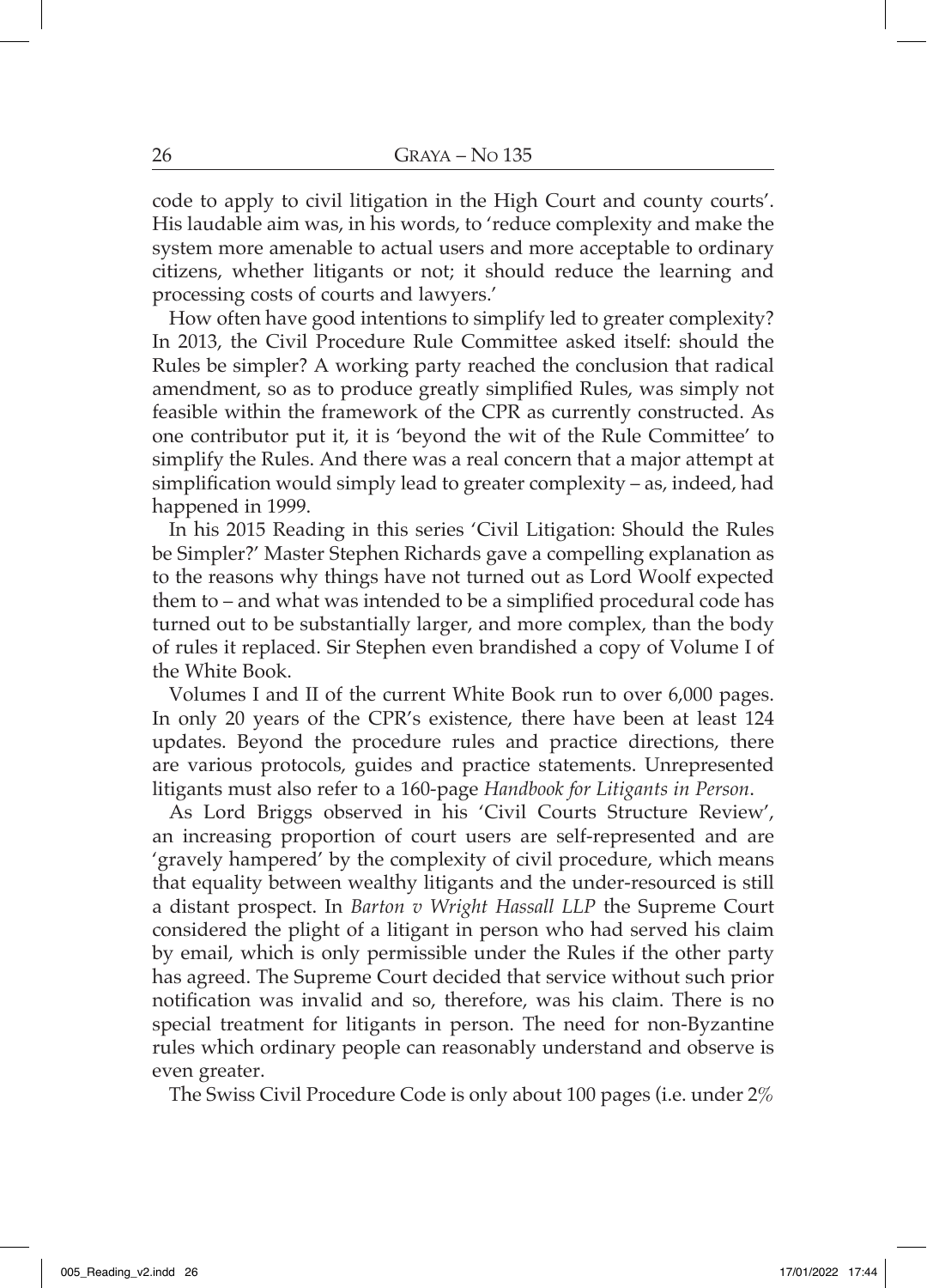of the length of our CPR). It's like the Swiss Army penknife – compact but it can do a lot of stuff. Some think that our monolithic White Book has become an embarrassment in a modern jurisdiction.

# **Simplifying the CPR**

As the Rule Committee has observed, radical amendment within the current framework of the CPR is not an easy gig (to put it mildly). But a glimmer of light lies in innovation – the on-going 'Reform' modernisation programme. The future of the courts and tribunals is digital. The Reform programme is creating new digital platforms for civil, family and tribunal cases. Reform of procedure should be aligned with this – by combining and simplifying the myriad of procedure rules and rewriting them with litigants in person in mind. We might also usefully look abroad for inspiration as to how best to do this.

A report published in 2015 by an Advisory Group under the auspices of the Civil Justice Council has proposed a fundamental change in the way the court system handles low value civil claims, by the introduction of an internet-based service known as Her Majesty's On-line Court. The best hope for simplification is in starting again with a new way of conducting litigation, as with the On-line Court, and trying to make the whole process, as well as the related rules, as simple as possible from the outset. But we will have to wait to see how that works out in practice.

A creative approach should also be adopted to increasing the public's access to the Rules. The government must engage with the public and understand their needs, with a view to presenting the Rules in an interactive format which is simple and easy to understand. From blogs to podcasts, there are multiple ways in today's digital environment to generate an understanding of the procedure of our legal system.

Justice requires public confidence in the legal system from citizens of all ages. Only after achieving these successes will we truly be able to say that the civil justice system is simpler, cheaper and less time-consuming.

## **Criminal Procedure**

The Criminal Procedure Rules comprise a remarkably impressive body of work over many years of development covering the whole gamut of criminal procedure in magistrates' courts, the Crown Court, the Court of Appeal and, in extradition appeal cases, the High Court. Like most bodies of rules, they have been developed and refined over many years.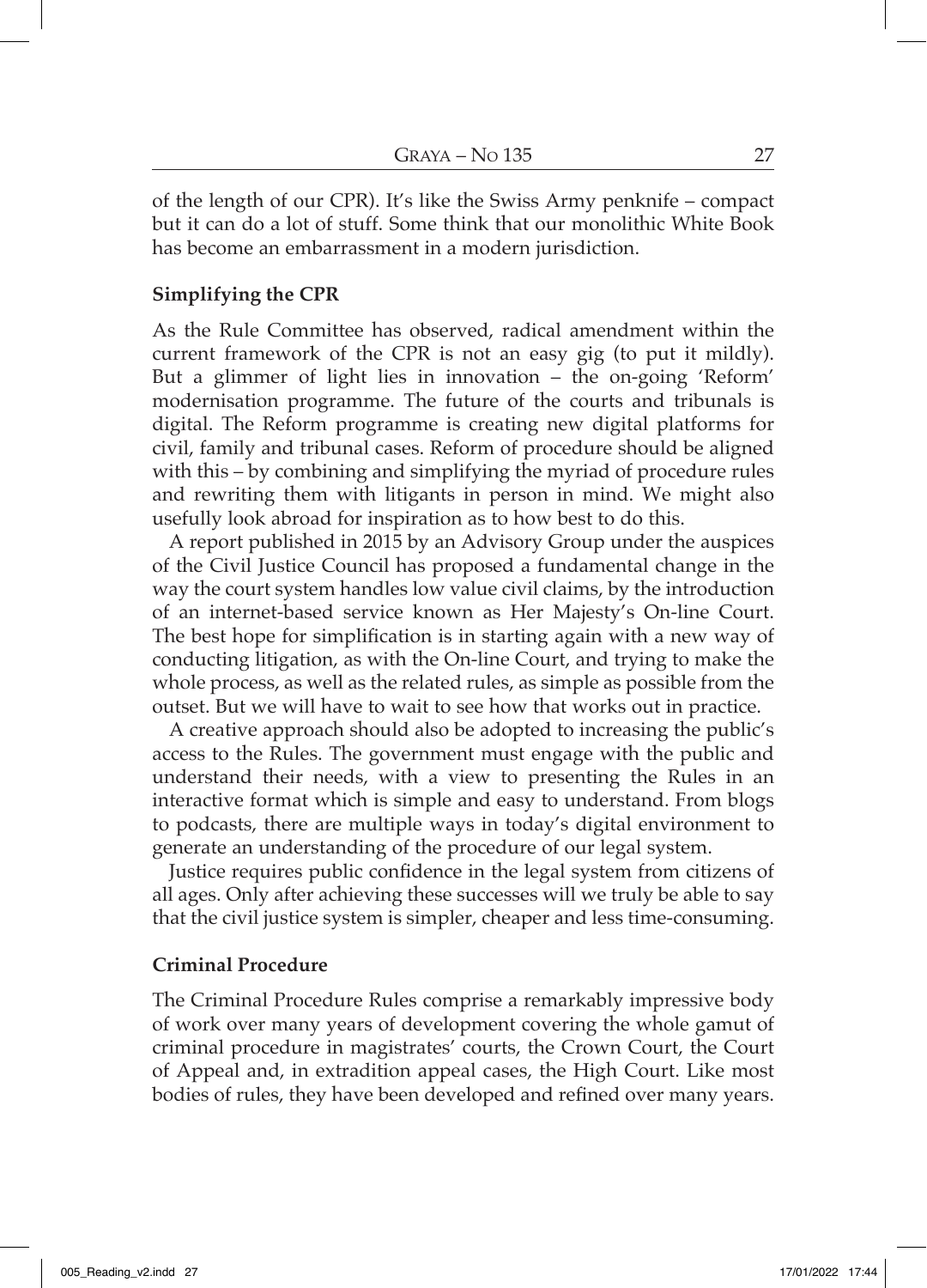I pause to mention them simply to applaud the work which is being undertaken to make the Rules more accessible and easier to understand.

# **Judicial Review – Is today** *Wednesbury***, Thursbury and Fribury?**

I would like to turn for a moment to discuss the growth of judicial review law which has been one of the remarkable phenomena of English law in the last 50 years. Administrative law now represents one of the largest fields of jurisprudence. There is, of course, much to be admired in the scholastic development of public law remedies. However, one has to query whether this is a body of public law that has become too complex for its own good, and, frankly, for the good of the public.

Back in the day, you may recall there used to be a case called *Wednesbury* [1948] 1 KB 223 which set out the standard of unreasonableness of decisions by public bodies which would make them liable to be quashed on judicial review. It is worth reminding ourselves of Lord Greene MR's famous formulation which became known as '*Wednesbury* unreasonableness'. The Court of Appeal held that it could not intervene to overturn the decision simply because it disagreed with it. To have the right to intervene, the court would have to conclude that:

- in making the decision, the defendant took into account factors that ought not to have been taken into account, or
- the defendant failed to take into account factors that ought to have been taken into account, or
- the decision was so unreasonable that no reasonable authority would ever consider imposing it.

The court held that the decision did not fall under any of those categories and the claim failed. Not a bad test you may think – simple and practical and easy to understand. Since then, however, the constant refinement and Enigma variations on *Wednesbury* and the spawning of a myriad of different public law tests in an attempt to achieve 'perfection' in every scenario has led to a great deal of obscurity and entanglement. Bright lines are no bad thing in the good administration of justice and good government. Not everything can be nuanced.

In the slightly Alice-in-Wonderland world of close or anxious or intense or quite intense scrutiny in public law, you will forgive me for asking: Is today Wednesbury or Thursbury and Fribury?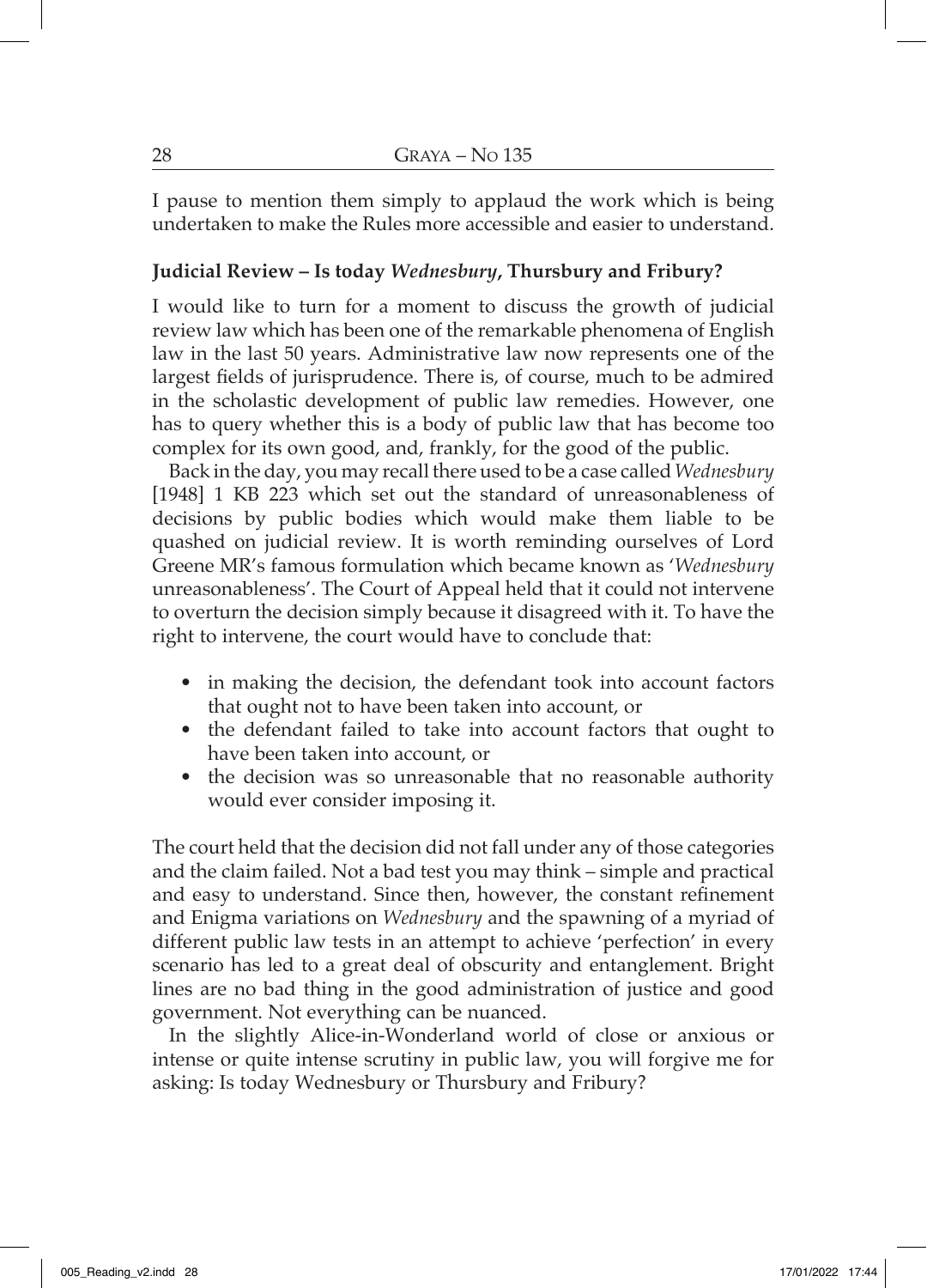### **Judgments**

I turn, finally, to my own domain, judgments. The shortest judgment ever written was probably Chief Justice John Marshall's six-word opinion in *United States v Barker* (1817) 15 US (2 Wheat) 395 which read simply 'The Supreme Court never pays costs'. There is no arguing with the simplicity of that! Lord Atkin's seminal opinion in *Donoghue v Stevenson* [1932] AC 562 only ran to seven pages of a modern A4 printout. Lord Bingham regarded the judgments of Lord Cooke as 'shining examples [of] simplicity, brevity and clarity'.

Judgments have certainly become longer and more complex since the good old days of Chief Justice Marshall or Dr Lushington. This is partly a function of the fact that many more judgments were given ex tempore (orally) then and there were fewer authorities to refer to. But it should be noted that the increase in length of judgments over just the past couple of decades has been remarkable. Professor Alan Paterson noted that the number of paragraphs per case in the House of Lords was 68 but that the average number of paragraphs had risen by nearly a third to 89 in the Supreme Court by March 2013. That figure continued to rise such that the average number of paragraphs in Supreme Court judgments in 2020 appeared to be about 100.

I put my hand up straight-away and confess to have written some pretty long and discursive judgments. It is easier, sometimes, to do one's thinking on paper – though not always such fun for the reader. It is also easy to get tempted and distracted into writing about interesting points which are not essential to the outcome of the case. It is not always easy to get the balance right between explaining one's reasoning sufficiently and including too much detail and analysis (and sometimes some legal archeology) which tends to obscure the thrust of the judgment – or lead the reader to lose the will to live. I would but I won't quote Pascal's famous maxim.

We should also be astute to exercise the self-denying ordinance of only dealing with the key points in issue and not be tempted to write an exegesis on points which don't. Ideally, we should also avoid excessive citation of authority (in particular cutting and pasting large chunks of cases into judgments) and seek in simple form to summarise the principles which apply. Easier said than done actually but infinitely more useful and satisfying. A fine recent example of this is Singh LJ's illuminating judgment in *R (Drexler) v Leicestershire County Council*